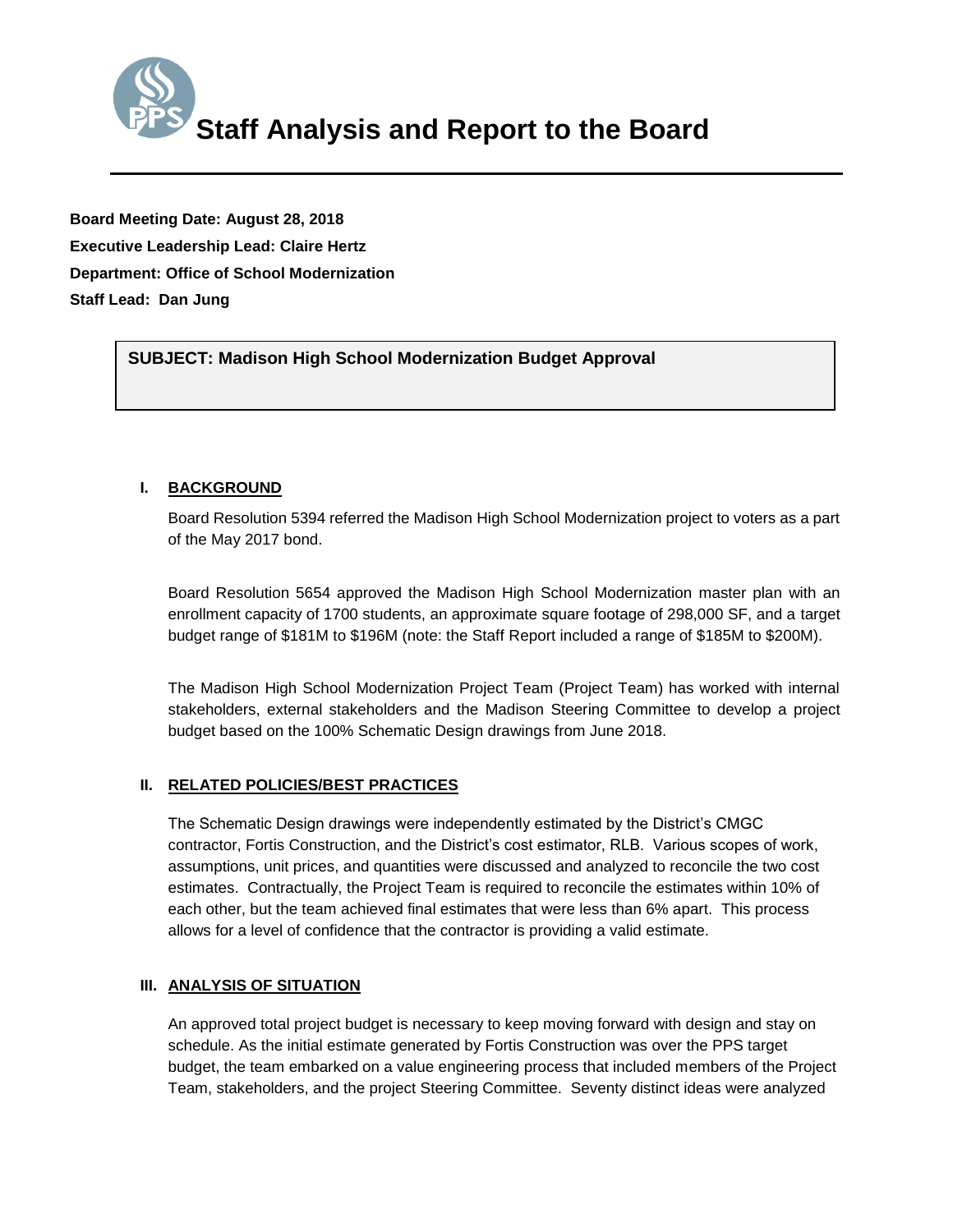and vetted with 42 ultimately being deemed acceptable. None of the accepted value engineering ideas affected the approved master plan program.

### *IV.* **FISCAL IMPACT**

The total project budget identified in the 2017 Bond materials for the Madison High School Modernization project was \$146,000,000.

Board Resolution 5632 authorized the use of bond funds to construct necessary improvements to complete the Middle School Implementation Plan. This reduced the Madison High School budget to the current amount of \$142,206,691.

The proposed Madison High School total project budget, based on current cost estimates and forecast data, is \$199,000,000.

Please see attached for detailed project cost information.

## *V.* **COMMUNITY ENGAGEMENT**

From January 2016 thru August 2017, the Design Team undertook a Pre-Design Concept Planning process followed by a Due Diligence process that concluded in January 2017. The resulting predesign plan and building modernization was the basis of the 2017 bond.

Post bond approval, the planning process continued in October 2017 to further develop the predesign concept plan and develop a complete Master Plan. Through stakeholder, Design Advisory Group and community meetings, the concepts were refined to develop a plan that incorporates the programmatic and educational goals of PPS while meeting all current building codes to ensure the life, safety, and welfare of all students and faculty.

Throughout the Master Planning Process community and stakeholder engagement has occurred in several fashions:

First, in collaboration with PPS Community Involvement and Public Affairs (CIPA), Madison's Public Engagement Consultant reached out to many different organizations and individuals to both participate in the Design Advisory process and to engage with the project as members of the broader public. This Consultant focused on engaging with a culturally diverse group of individuals who could best represent the community surrounding the Madison site.

Second, the Design Advisory Group (DAG) was formed in November, 2017. The purpose of the DAG is to encourage interaction between a variety of stakeholders, provide input regarding the priorities to be addressed within the school design, and report on the work that was taking place to their various constituencies. There have been five DAG meetings to date and additional meetings are planned through 2018. In total, the Design Team anticipates at a minimum:

Seven (7) Design Advisory Group meetings

One (1) Open House.

Two (2) Neighborhood Association Meetings.

### **VI. TIMELINE FOR IMPLEMENTATION/EVALUATION**

Due to the aggressive design and construction schedule for Madison, the Project Team has continued into the Design Development phase of the project to stay on schedule. As long as no